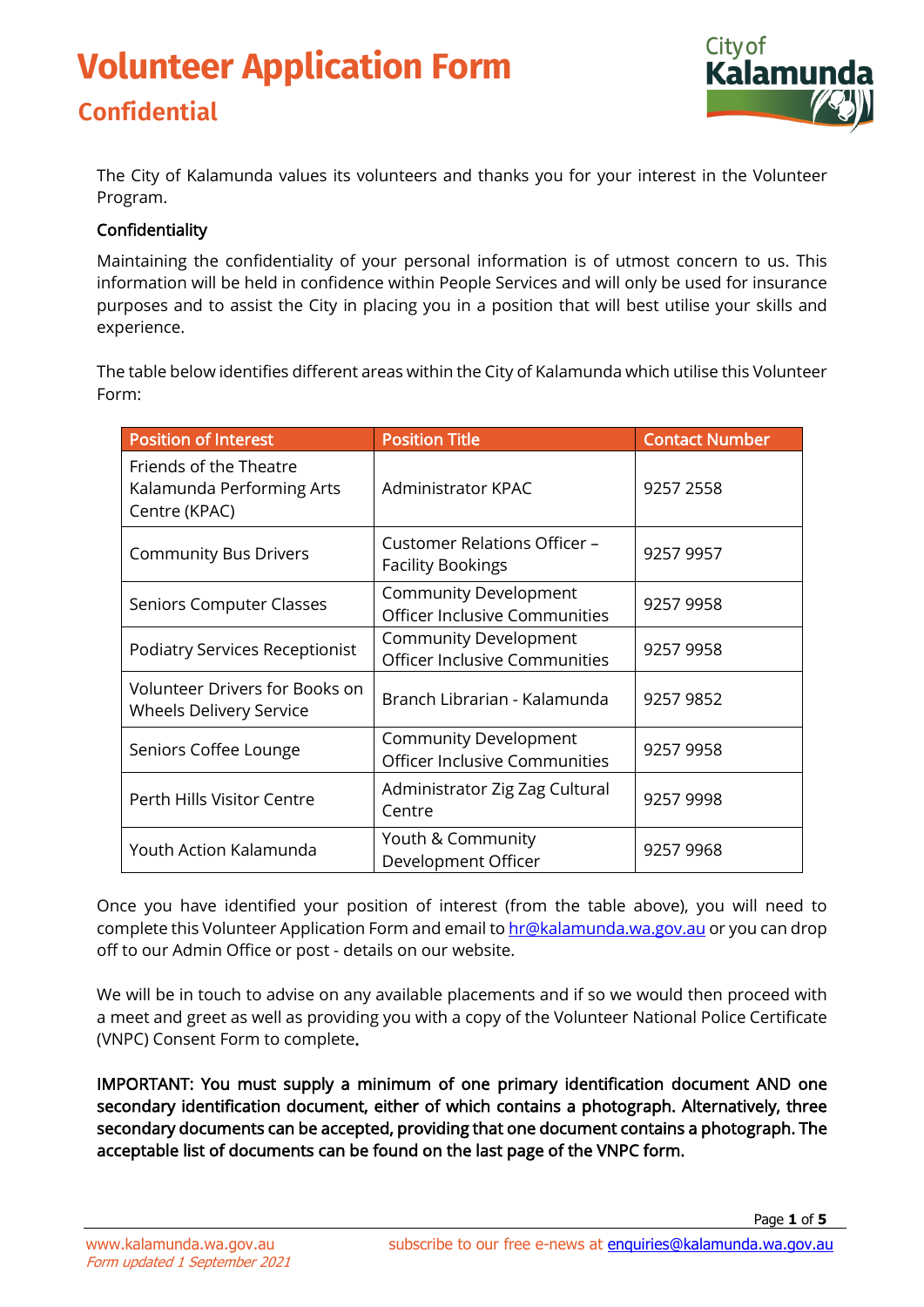### **Confidential**



If you would like any assistance in completing this form below, please don't hesitate to contact either your point of contact within the area you wish to undertake volunteering activities, or People Services on (08) 9257 9648. The City of Kalamunda thanks you for volunteering your time and contributing to our community.

| <b>Personal Details</b>   |            |                 |
|---------------------------|------------|-----------------|
| First Name:               | Last Name: | Preferred Name: |
| <b>Current Address:</b>   |            |                 |
| Postal Address:           |            |                 |
| Phone - Home:             | Work:      | Mobile:         |
| Email Address:            |            |                 |
| Best time to contact you: |            |                 |

| Next of Kin/Emergency Contact |
|-------------------------------|
| Name:                         |
| Nature of Relationship:       |
| Telephone No:                 |

| <b>Police Checks</b>                               |  |                                    |                            |
|----------------------------------------------------|--|------------------------------------|----------------------------|
| Do you hold a current driver's licence? Yes $\Box$ |  |                                    | No O                       |
| Car                                                |  | Manual <b>O</b> Automatic <b>O</b> | Other (e.g. Heavy Vehicle) |

| <b>Volunteer Position</b>                                                                                |          |                       |  |  |
|----------------------------------------------------------------------------------------------------------|----------|-----------------------|--|--|
| Please provide details of the program or specific volunteer role(s) that you are interested in (in order |          |                       |  |  |
| of preference if there are more than one).                                                               |          |                       |  |  |
| Program/Activity (eg:  <br>library, KPAC)                                                                | Location | <b>Volunteer Role</b> |  |  |
|                                                                                                          |          |                       |  |  |
|                                                                                                          |          |                       |  |  |
|                                                                                                          |          |                       |  |  |
|                                                                                                          |          |                       |  |  |
|                                                                                                          |          |                       |  |  |
|                                                                                                          |          |                       |  |  |
|                                                                                                          |          |                       |  |  |
|                                                                                                          |          |                       |  |  |
|                                                                                                          |          |                       |  |  |
|                                                                                                          |          |                       |  |  |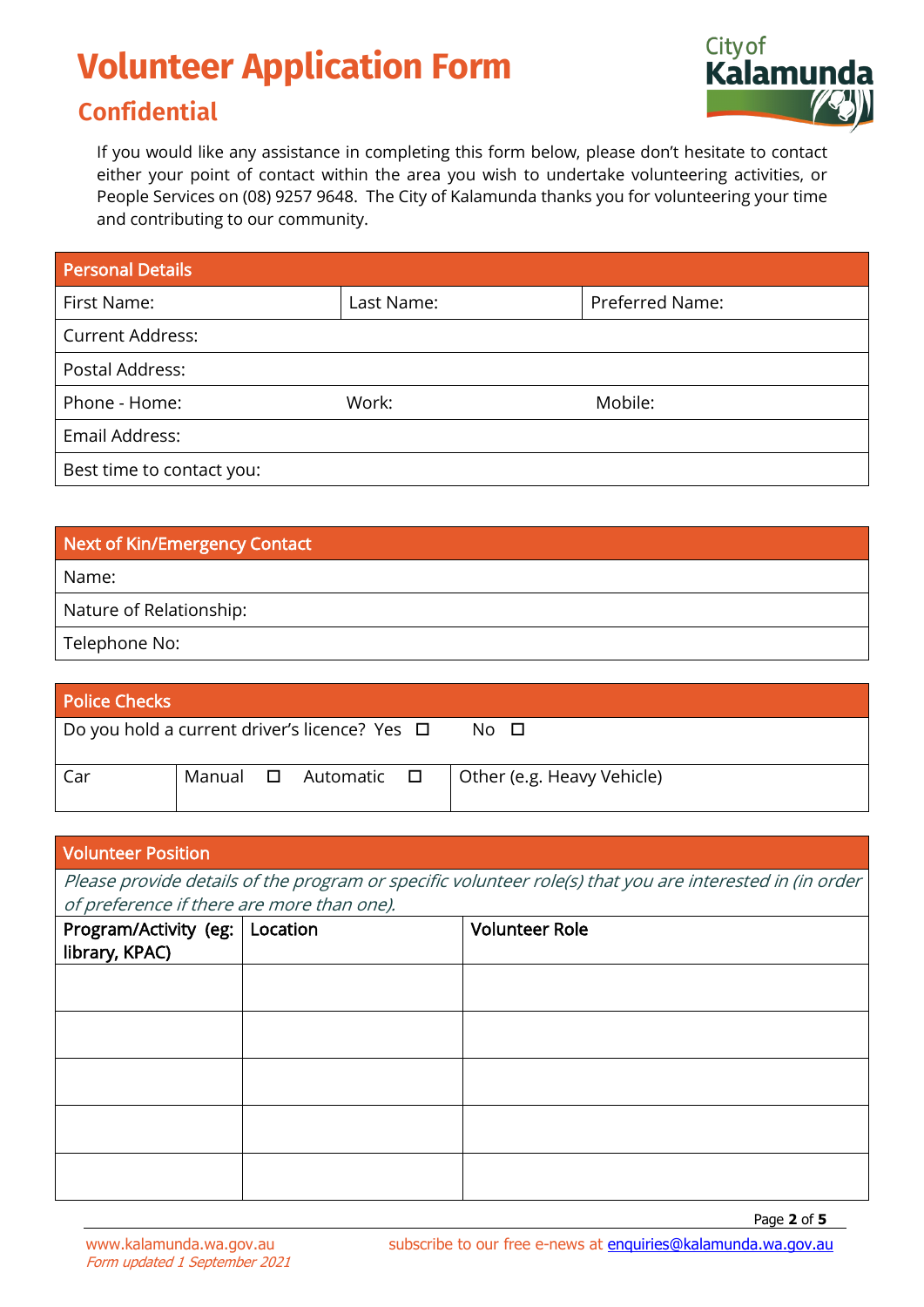## **Confidential**



| <b>Availability to Volunteer</b> |           |              |                              |              |              |           |             |
|----------------------------------|-----------|--------------|------------------------------|--------------|--------------|-----------|-------------|
| No.                              |           |              | <b>Preferred Start Date:</b> |              |              |           |             |
| Hours/Week                       |           |              |                              |              |              |           |             |
| Preferred                        | Monday    | Tuesday      | Wednesday                    | Thursday     | Friday       | Saturday  | Sunday      |
| Days                             | am $\Box$ | $am$ $\Box$  | am □                         | am □         | $\Box$<br>am | am □      | $am$ $\Box$ |
|                                  | $pm \Box$ | $\Box$<br>pm | pm □                         | $\Box$<br>pm | $\Box$<br>pm | pm $\Box$ | pm $\Box$   |
|                                  |           |              |                              |              |              |           |             |

#### Skills & Qualifications

Formal Qualifications: (e.g. Diploma, Degree, Trade Certificate etc.)

Other Training/Certification: (E.g. First Aid, Advanced Driving etc.)

Computer Skills: (e.g. Word, Excel, PowerPoint etc.)

#### Referees

Please provide the contact details of two people who are not family and who are willing to act as a referee for your chosen voluntary work position. This should be person(s) that you have known for at least two years.

| Referee 1<br>Name: | Relationship: | How long have you known this<br>referee? |
|--------------------|---------------|------------------------------------------|
| Phone:             | Mobile:       | Email:                                   |
| Referee 2<br>Name: | Relationship  | How long have you known this<br>referee? |
| Phone:             | Mobile:       | Email:                                   |

| <b>Parental Consent</b>                                                                             |                            |        |  |
|-----------------------------------------------------------------------------------------------------|----------------------------|--------|--|
| This section of the application form must be completed by all applicants 16 years of age and under. |                            |        |  |
| Parent/Guardian's Name:                                                                             | Relationship to Applicant: |        |  |
| Email:                                                                                              | Mobile:                    | Phone: |  |
| I give permission for the applicant to work as a volunteer for the City of Kalamunda.               |                            |        |  |
| Parent/Guardian's signature:                                                                        |                            | Date:  |  |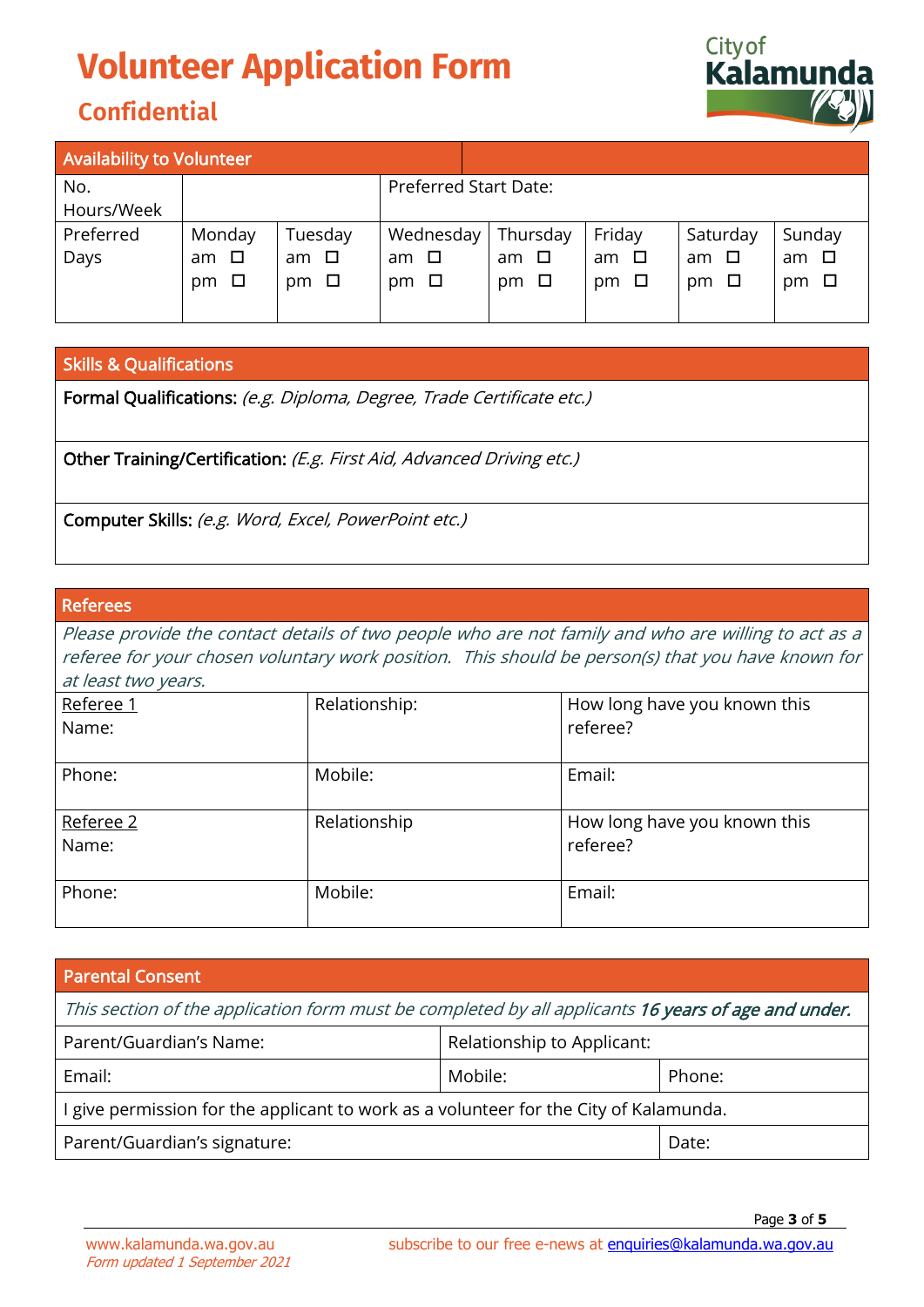## **Confidential**

#### Medical Information

Under the WA OSH Act 1984 Local Government has a duty of care to ensure the safety and health of any members of the public that have access to Local Government sites – this includes volunteers. Answers to the following questions will ensure that you are engaged for voluntary work that is appropriate to your fitness for work and ensure the safety and health of those in our volunteers care. Do you have ay existing medical disability, condition, allergy or injury?

How serious is the condition if aggravated?  $\square$  Potentially life threatening

Could require medical treatment (doctor, hospital etc)

- $\square$  Could require own medication
- $\square$  Could require rest or time off work

How could we recognise if your condition has recurred or been aggravated?

When was your most recent episode?

What is the management plan to minimise the condition?

What is the emergency plan if serious aggravation does occur?